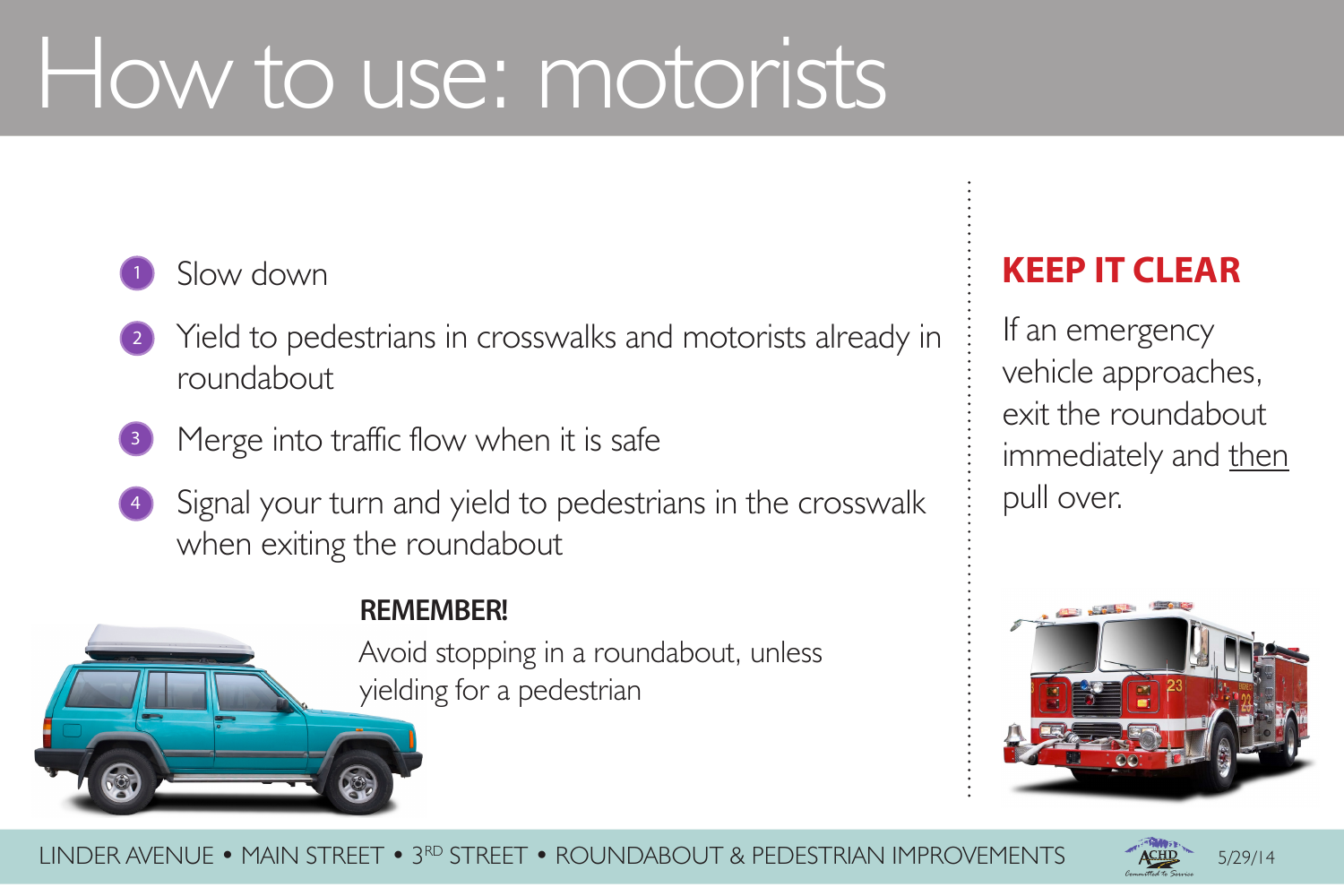



#### LINDER AVENUE • MAIN STREET • 3RD STREET • ROUNDABOUT & PEDESTRIAN IMPROVEMENTS







# How to use: pedestrians

- **1** Cross only at crosswalks and always stay on the designated walkways
- 2 Watch for cars entering and leaving the roundabout you have the right-of-way, but proceed carefully
- 3 Splitter islands allow you to cross one section at a time Never cross to the center island
- 

### **REMEMBER!**

Your best protection is awareness